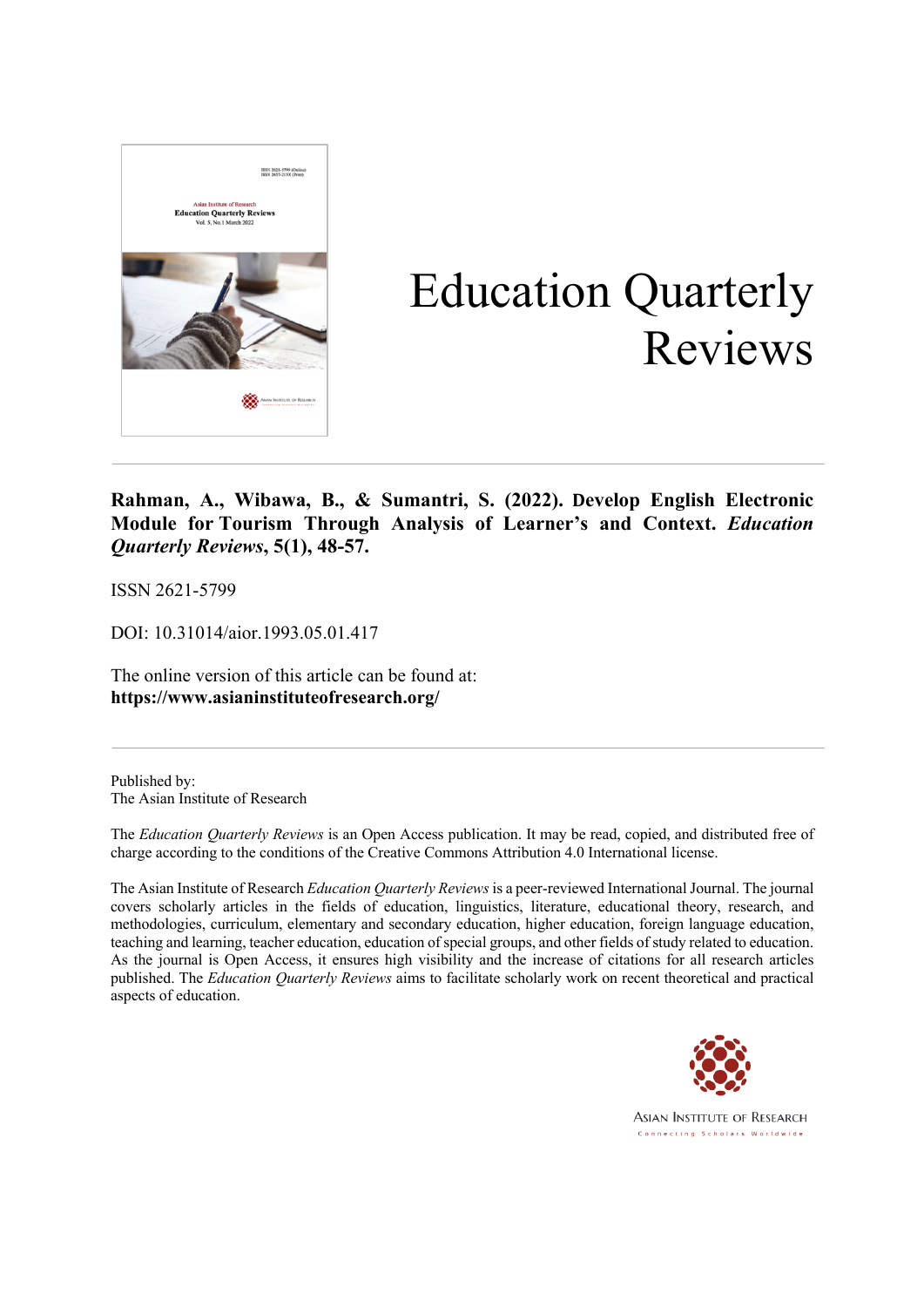

# Develop English Electronic Module for Tourism Through Analysis of Learner's and Context

Anwar Rahman<sup>1</sup>, Basuki Wibawa<sup>2</sup>, Syarif Sumantri<sup>3</sup>

<sup>1</sup> Department of Economic and Business, Politeknik Negeri Lampung, Indonesia

<sup>2</sup> Department Post Graduate Educational Technology State University of Jakarta

<sup>3</sup> Department Post Graduate Elementary Education State University of Jakarta

#### **Abstract**

Tourism development in Lampung province has been developing rapidly and the need for English communication skills at the tourism workplace is highly required due to a lot of visitors are foreigners. The state Polytechnic of Lampung has opened a new program study of tour and travel to support the government in the tourism sector and train students to have better English skills therefore need to develop good materials for teaching which meet with tourism industry. Developing good English materials for tourism based on an Android smartphone is needed since students lack academic hours for learning English. The objective of this research is to develop an electronic module (e-module) of English for tourism based on analysis learners and context that become important step in Dick and Carey Model. The development of e-module of English for tourism applied collaboration of research and development (R&D) that focus on the third of ten steps of Dick and Carey Model. The result of this research is a prototype of e-module of English for tourism that has been validated and published on google play store.

**Keywords:** E-Module, English for Tourism, Learners' Analysis

#### **1. Introduction**

ASEAN Economic Community (AEC) policy was applied in 2015, cooperation between ASEAN countries in trading will be expanded in services and products. Communication and adaptability are very important and the main keys for the running well of cooperation. Building cooperation among ASEAN countries could have a problem if the stake holders do not competent in foreign language communication. The barrier to foreign languages, especially English, is a challenge for Indonesia in the MEA. The ASEAN Study Center stated that the quality of Indonesian skilled or professional workers, the use of English is only around 44%, 36% computer use, 30% fast learning ability, 33% thinking skills and 13% basic skills (Keliat, 2013). One of the things that are urgent to become a priority in the development of every individual and organization of business actors is the mastery of foreign languages, especially English. Mastery of foreign languages such as English and Arabic is very important to access religious and business knowledge (Muhammad, 2014). Students who did internships at multinational companies in the ASEAN region experience problems in English, especially in speaking and listening skills, while reading and writing skills are rarely used in work apprenticeships. Students from Asian countries generally have difficulty speaking English in speaking and writing during education due to differences in learning styles, culture, and other social problems. Even though English language skills are needed when working in the global tourism industry.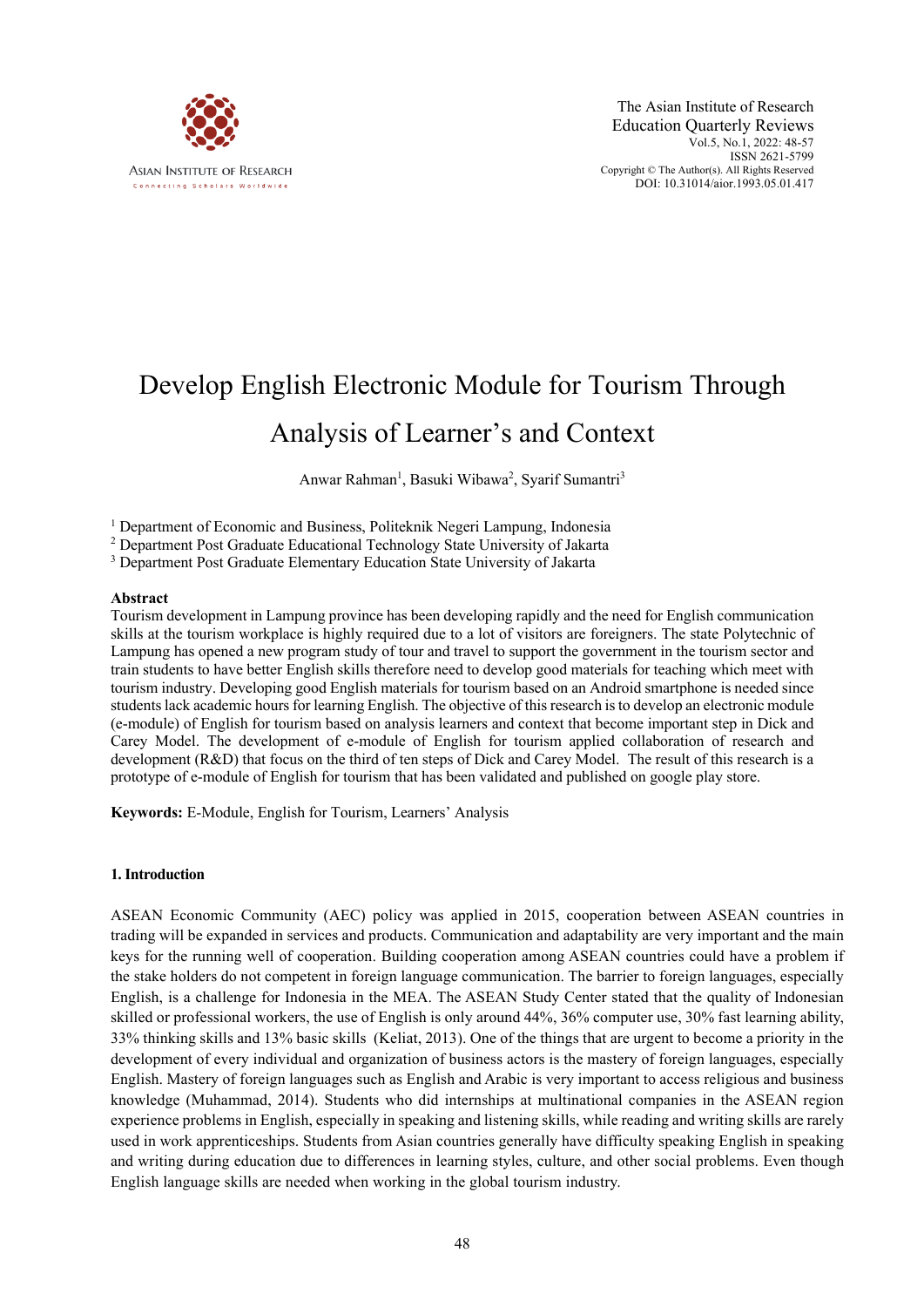The global tourism industry is growing rapidly and opening big workplaces in Indonesia, especially in provinces that have great tourism potential. Lampung Province as the main gateway to the island of Sumatra has very good tourism potential, especially data on natural tourist attractions. Based on data released by the Lampung provincial tourism office, it shows that from January to June 2019 there were 100,469 foreign tourists visiting Lampung province and more than four million domestic tourists, namely 4,525,127. The increase in tourist visits in Lampung province was 17.07 percent compared to 2017 (Ikhwan & Qodratul Ikhwan, 2019). This has caused the tourism industry in Lampung province to grow better. The tourism industry plays an important role in Lampung province because it is one of the mainstays of Lampung's income sector. The development of the tourism industry makes English communication skills even more important. Employees who work in the tourism sector must be able to communicate with foreigners using a foreign language such as English. Based on the results of interviews with regional administrators of the Indonesian Tour Guides Association (DPD HPI) Lampung, it shows that the English language skills of tourism guides are still lacking, especially speaking, reading and writing skills and the TOEIC score is still below the SKKNI standard for competence. English. Tour guides who have good English skills will provide comfort for foreign tourists and will have a positive impact on all things in the tourism industry sector (Erazo et al., 2019).

The global tourism industry is growing rapidly and opening big workplaces in Indonesia, especially in provinces that have a big tourism potential. Lampung Province as the main gateway of Sumatra island has very good tourism potential, especially in natural tourist attractions. Based on data released by the Lampung provincial tourism office, it show that from January to June 2019 there were 100,469 foreign tourists visiting Lampung province and more than four million domestic tourists about 4,525,127. The increase in tourist visits in Lampung province was 17.07 percent compared to 2017 (Ikhwan & Qodratul Ikhwan, 2019). As a result the tourism industry in Lampung province grow much better. The tourism industry plays an important role in Lampung province because it is one of the mainstays sector of Lampung's income. The development of the tourism industry makes English communication skills more important. Employees who work in the tourism sector must be able to communicate with foreigners using a foreign language such as English. Based on the results of interviews with regional administrators of the Indonesian Tour Guides Association (DPD HPI) Lampung, it could be concluded that the English language skills of tourism guides are lack of English skills, especially speaking, reading and writing skills and the TOEIC score is also still below the SKKNI standard for English competency. Tour guides who have good English skills will provide comfort for foreign tourists and will have a positive impact to all things in the sector of tourism industry (Erazo et al., 2019).

The Minister of Manpower and Transmigration of the Republic of Indonesia has made a decision in the tourism sector in the tour and travel sub-sector Indonesian National Work Competency Standards (SKKNI: 2004) that English communication competence are speaking, reading and writing at the level of basic work skills, proficiency intermediate work and advanced work skills. The tourism sector requires English skills; speaking (100%), listening (75%), writing (25%), and reading (25%) and facing several problems such as lack of training for hotels and tourism, not actively working with the tourism industry to strengthen the business network of all tourism stakeholders, lack of practice in reading and explaining tourism city maps, and difficulty understanding English accents such as English speakers from China, Japan, India (Puspitasari, 2018).

World Bank data shows that the Indonesian quality of skills and professional workers having competence in English communication skills is 44%, computer skills 36%, learning abilities 30% faster, thinking skills 33% and basic skills 13% (Maskur, 2016). In addition, the Ministry of Manpower and Manpower noted that Indonesia's obstacle in the ASEAN Economic Community was English communication. The results of the EPI (English Proficiency index) survey in 2018 were held in 88 countries, Indonesia was ranked 51st out of 88 countries and ranked 13th out of 21 Asian countries. Indonesia remained from 2017 in the low proficiency category with a score of 51.58 (low proficiency). Meanwhile, Singapore is in fifth place with a score of 68.63 (very high proficiency), Malaysia is in 13th place with a score of 58.32 (high proficiency) and the Philippines is in 15th place with a score of 61.84 (high proficiency). These data show that Indonesia is left behind in English skills compared to other countries in ASEAN (EF EPI, 2018).

State Polytechnic of Lampung (Polinela) as a vocational higher education needs to prepare its graduates in the field of knowledge studied and the ability to communicate in foreign languages, especially English. Communication skills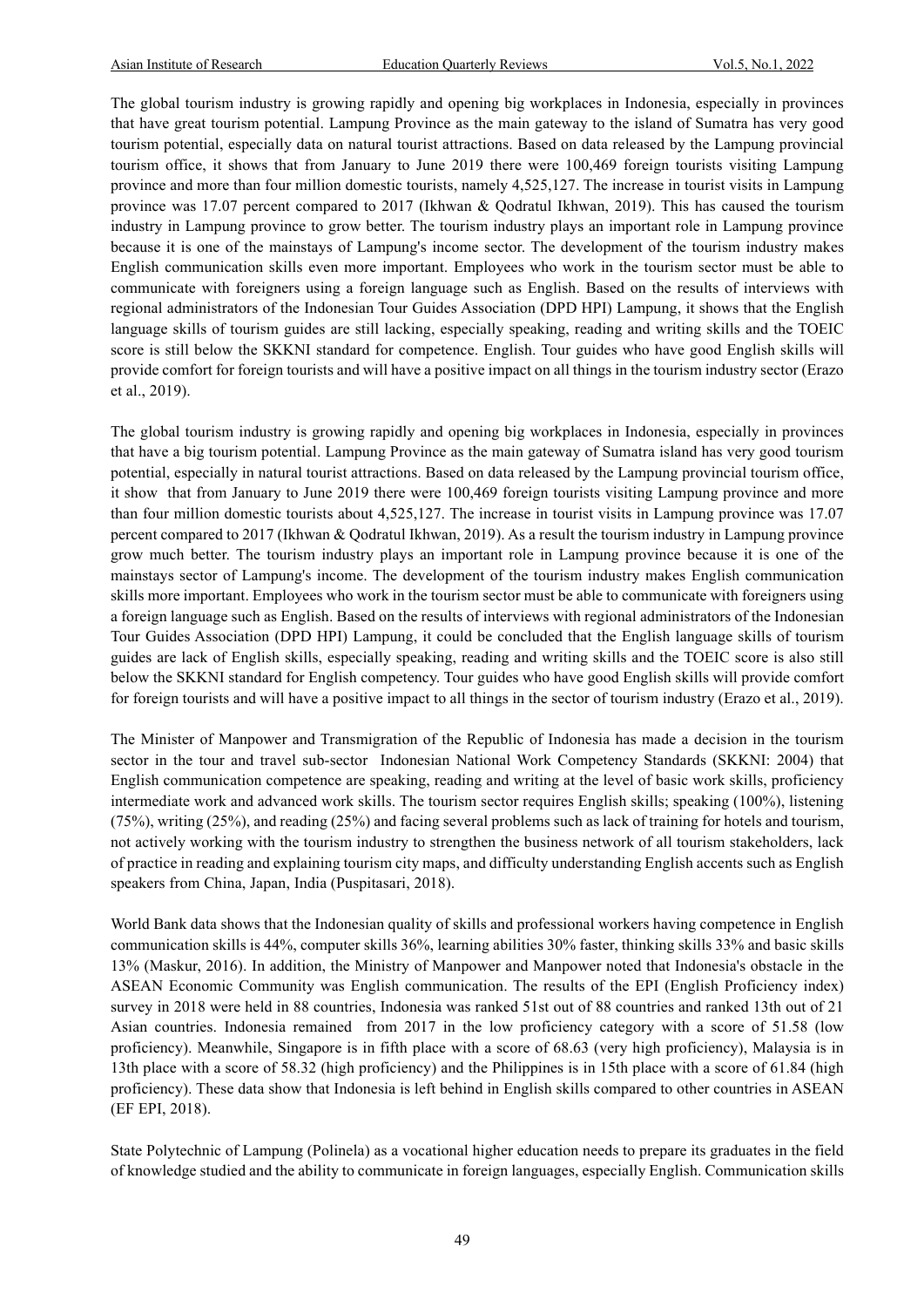are very important in the 21st century learning era (21stcentury learning; 4C: collaboration, Communication, Creative, and Critical Thinking). Polytechnic is a vocational higher education that aims to prepare students to get a job with certain applied skills to the maximum equivalent of an undergraduate program (S1). Polinela's curriculum has provided learning English 1, 2 and 3 courses for students in all study programs. Unfortunately, implementation has not made a significant contribution to improving students' English communication skills. The results of the TOEIC (English Language Test for International Communication) test conducted by ETS (Educational Testing Service) in 2018 showed that on average 329, students' English communication skills were categorized at the basic level (average score 329). There are five students (1%) at the level of basic work proficiency (score 605-780), at the intermediate level or elementary proficiency plus (score 405-600) as many as 155 students (25%), at the elementary level or elementary proficiency ( scores of 255-400) totaled 311 students (51%), and at the beginner level or basic proficiency (scores 5-250) there were 138 students (23%). It can be concluded that in general, students' skills in English communication are very low.

The learning outcomes of students in the first semester of the 2017/2018 school year for English courses can be categorized as quite good where out of a total of 537 students, 219 students (40.8%) scored A (40.8%), B's 208 people (38.7%) ) and a C value of 110 people (20.5%). Although the first semester's English scores can be said to be quite good, the initial test results of students' English proficiency using the TOEIC average have low abilities with a score of 255 - 400 or Elementary (55.7%) and a score of 5-250 or Novice (35%). The initial TOEIC test results specifically for travel students also show that the students' English language skills are still very low with an average score of 280. The English skills of students (53 students) in the travel study program are at the basic level or basic proficiency (46%) and at the elementary or elementary proficiency (48%).

Based on the results of observations by researcher that the English tourism material delivered by the lecturer used English text books and in the form of a compilation of material packaged in practical learning modules which compiled by the lecturer. Tourism English learning material in the first semester focuses more on grammar based or provides a lot of grammar training and activities are mostly cantered on the teacher not on students (student center) so that it does not provide opportunities for students to practice language (language exposes) in online class between students (pair practice) and lecturers. Learning English obstacles in tourism experienced by students while learning English according to Polinela's lecturers, among others, feeling of shame, fear of speaking English wrongly, lack of confidence, less motivated and lack of vocabularies.

The results of observations by researcher show that independent tourism English learning resources (modules, handouts and web learning) are very limited. The problem of the availability of independent learning resources is a priority to be resolved considering that there are very few opportunities to practice tourism English outside the classroom or on the Polinela campus. Another problem in learning English for tourism in the Tourism Travel Study Program in Polinela is the lack of opportunities for students to practice their English skills. Common problems in learning a foreign language include the lack of opportunities to use foreign languages by teachers and students in their environment (Roblyer, Margareth D and Doering, 2010). One way to solve this problem is the need to develop independent learning materials based on student analysis and analysis of tourism stakeholders (context). Tourism English electronic module material can be accessed anytime and anywhere. Independent learning materials such as electronic modules are expected to help improve students' English competency.

The development of an electronic module (e-module) for English learning materials needs to consider student's needs and the needs of graduate users, namely tourism stakeholders. Electronic module development also requires creativity, productive thinking habits, creating active, effective, innovative and pleasant conditions. Lecturers should develop their own multimedia applications so that they can contribute effectively in solving some learning problems (Babiker, 2015). Material development should be based on the analysis of students and tourism stakeholders (Dick, W. & Carey, 2015). English in tourism according to the Indonesian National Work Competency Standards (SKKNI) issued by the Ministry of Manpower in the tourism sector in the tourism travel agency sub-sector (No. Kep 238 / MEN / X / 2004) is divided into three categories, namely basic, intermediate operational competences. and high. The three competencies in tourism English include speaking, reading and writing skills.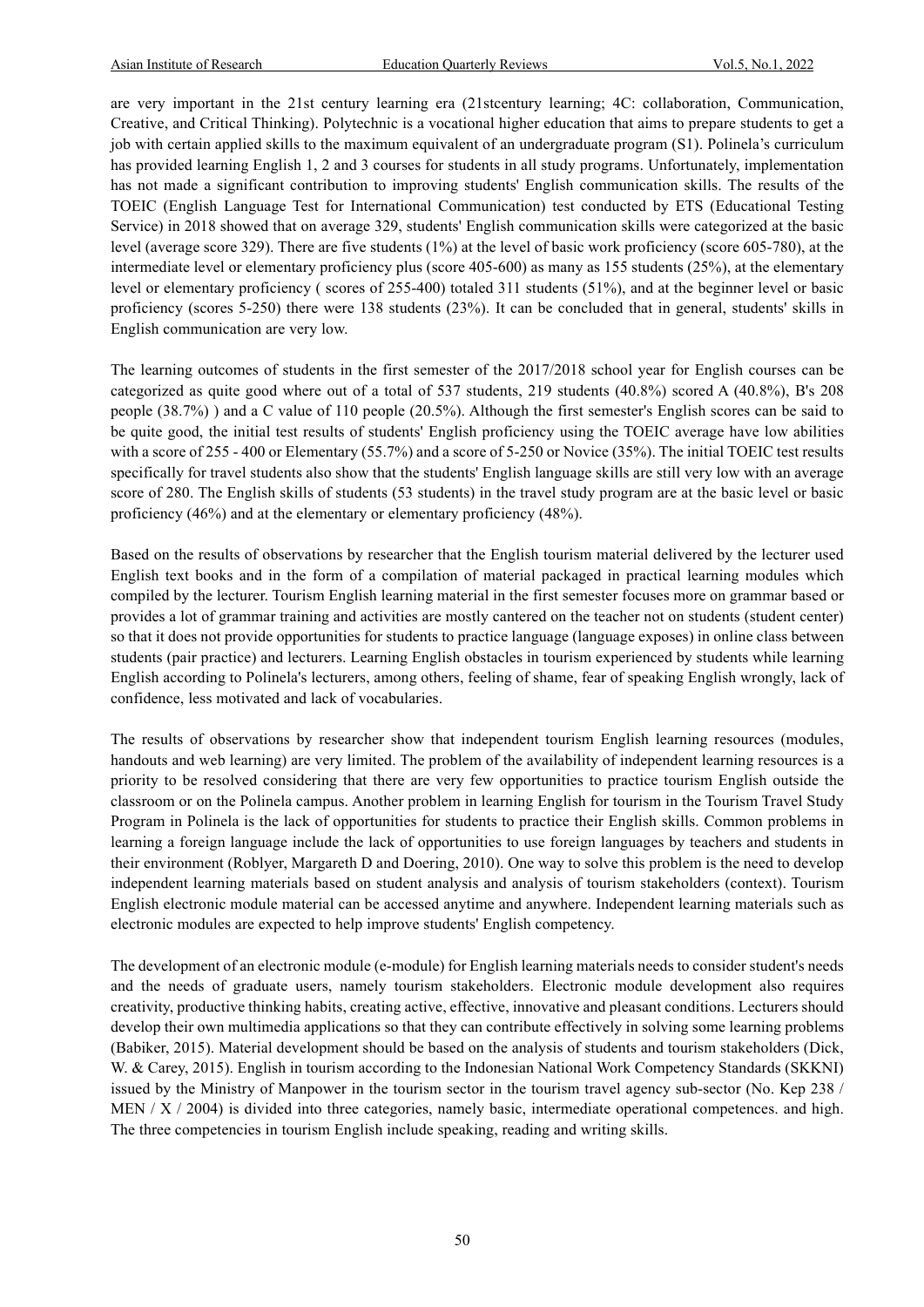Based on the description of the importance of intervening in learning conditions both internally and externally so that the learning process is optimal, it is necessary to develop e-modules for learning English for tourism based on the analysis of Learners and Context at the Lampung State Polytechnic as an alternative source of supplementary learning materials. It can provide a solution for improving the competencies of English tourism for students.

#### **2. Method**

Developing electronic modules of English for tourism through analysis of learners and context is research and development (R &D). R and D has purposed to develop and improve the quality of instruction. It used mix method that presented the data analysis of qualitative and quantitative. Research on developing English for tourism e-module through analysis leaners and context using the third steps of the Dick and Carey Model design that is analysis learners and contexts.

The study of developing e-module for English for tourism was based on analysis of learners and context. The analysis of learners was conducted by having questioners to students of Polinela at tourism study program and stake holder of tourism industries in Lampung province. The questioner has distributed online through google form. It is used to know learners entry behaviour, English level, students motivation in learning English for tourism. While the context analysis has been conducted by gathering some information from stake holders from tourism sectors using questioner and observation. The participants were students of tour and travel study program of Politeknik Negeri Lampung and tourism stake holders of Lampung province including association of tourism destination (PUTRI), guide (HPI), tour and travels (ASITA), hotels (PHRI) and also local governments. The purposive random sampling was used as the sampling technique in this study. There were 136 students involved in the study and 158 from tourism stake holders of Lampung province.

This study used two methods to collect data; questioner and library study. Questioners are instruments that used to get information from respondents both students and stake holders, while library study was used to obtain relevant theories to make instruments of research in the form of questioners and used for analyzing the needs. The data analysis method that had been used in the study was descriptive method. It was used to describe and analyze the of learners and contexts or stake holders of English of tourism. The results of this analysis used to develop teaching materials that is electronic module (e-module) for English for tourism.

#### **3. Results and Discussion**

Based on the result of analyzing data that has been collected, the students responds from the questioners classified into three language skills based on Indonesian National Work Competency Standards (SKKNI) issued by the Ministry of Manpower in the tourism sector in the tourism travel agency sub-sector (No. Kep 238 / MEN / X / 2004 including; 1) speaking, 2) reading and 3) writing and students perception about the role of English in tourism work place.

#### 1. Student's ability in speaking

The student's competences in English speaking skills have been identified based on the result of the questioners analysis. Questioners cover three aspects of speaking abilities communicate in spoken English with tourists and colleagues, understanding and using polite and friendly sentences verbally both formal and informal, and speaking by telephone. The following table indicates the results of students competences in speaking skills related to English for tourism in workplace.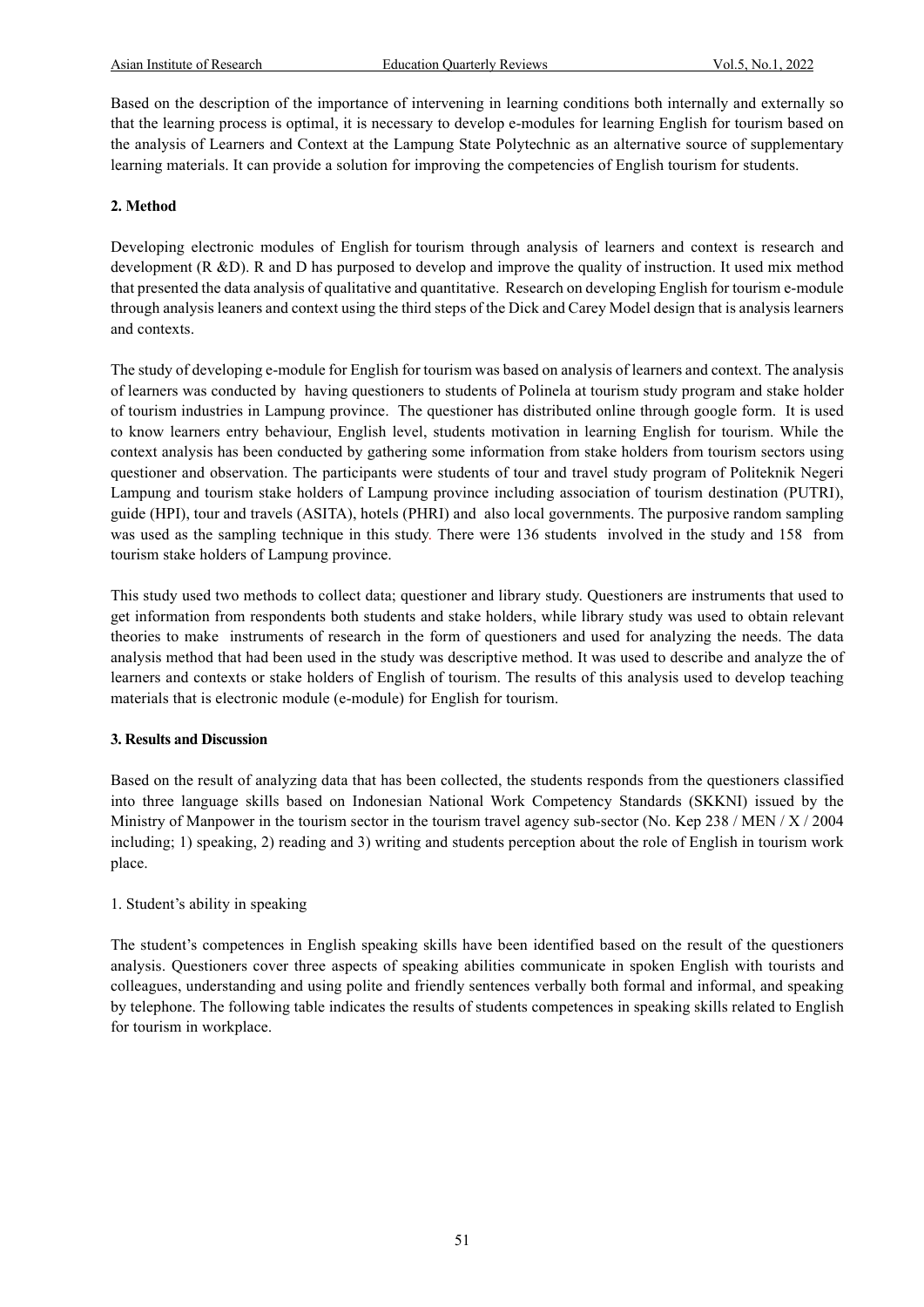|     |                                                                                                                                                                        | Very       |        |       | Very |
|-----|------------------------------------------------------------------------------------------------------------------------------------------------------------------------|------------|--------|-------|------|
| No. | Tourism English competency (SKKNI)                                                                                                                                     | <b>Bad</b> | Enough | Good  | Good |
|     | My ability to communicate in spoken English with tourists and<br>colleagues on matters related to basic and daily activities at work<br>and tourist service activities |            | 59.6%  | 34.6% |      |
|     | My ability to understand and use polite and friendly sentences<br>verbally and know when to use formal or informal sentences in<br>English.                            | 5,9%       | 43.4%  | 48.5% |      |
|     | My ability to speak by telephone (greeting, leaving a message,<br>asking apology, and offering helps) in English.                                                      | $3.7\%$    | 43.4%  | 50.0% | 2.9% |

# Table 1: Student's speaking competences in speaking skills

The table showed if the student's speaking skills related to communication with tourists and colleague dealing with basic and daily activities at work and tourist service activities were enough while understanding and using polite and friendly sentences verbally and know when to use formal or informal was as good as speaking by telephone.

# 2. Student's ability in reading

The second analysis was the reading competences based on Indonesian National Work Competency Standards (SKKNI) issued by the Ministry of Manpower in the tourism sector in the tourism travel agency sub-sector (No. Kep 238 / MEN / X / 2004) is as follow;

|   |                                                                    | Very       |        |       | Very    |
|---|--------------------------------------------------------------------|------------|--------|-------|---------|
|   | No Tourism English competency (SKKNI)                              | <b>Bad</b> | Enough | Good  | Good    |
|   | My ability to read the general signs (signate, logo / image, and   |            |        |       |         |
|   | signs) of the tourism industry in English                          | 5,1%       | 46,3%  | 43.4% | 5,1%    |
|   | My ability to read work documents (brochures, leaflets, memos, e   |            |        |       |         |
|   | mails and facsimiles) in English in tourism.                       | 5,1%       | 41.2%  | 45,6% | 8,1%    |
| 3 | My ability to read and understand work instructions and work       |            |        |       |         |
|   | procedures in English (guidance module, memos, e-mails, and        |            |        |       |         |
|   | leaflets / brochures).                                             | 4,4%       | 44,1%  | 47.8% | 3,7%    |
| 4 | Ability to read charts / charts / graphs in English (tourism trend |            |        |       |         |
|   | graphs, reports, etc.)                                             | $6.6\%$    | 61,8%  | 29.4% | $2.2\%$ |

Table 2: Student's competences in reading skills

From the result of the student's reading ability dealing with English for tourism in table above, it can be seen that students competences in reading the general signs of the tourism industry in English were enough, for reading work documents was as good as reading and understanding work instructions and work procedures, while ability in reading charts was enough.

# 3. Student's ability in writing

There are three competences in writing which considered as standard of Indonesian National Work Competency Standards (SKKNI) in tourism work place that stated in questioners, they are; ability to write message, ability to complete or fill out form and write basic and every day documents at work place. The result analysis toward student's skills in writing ability are shown as follow: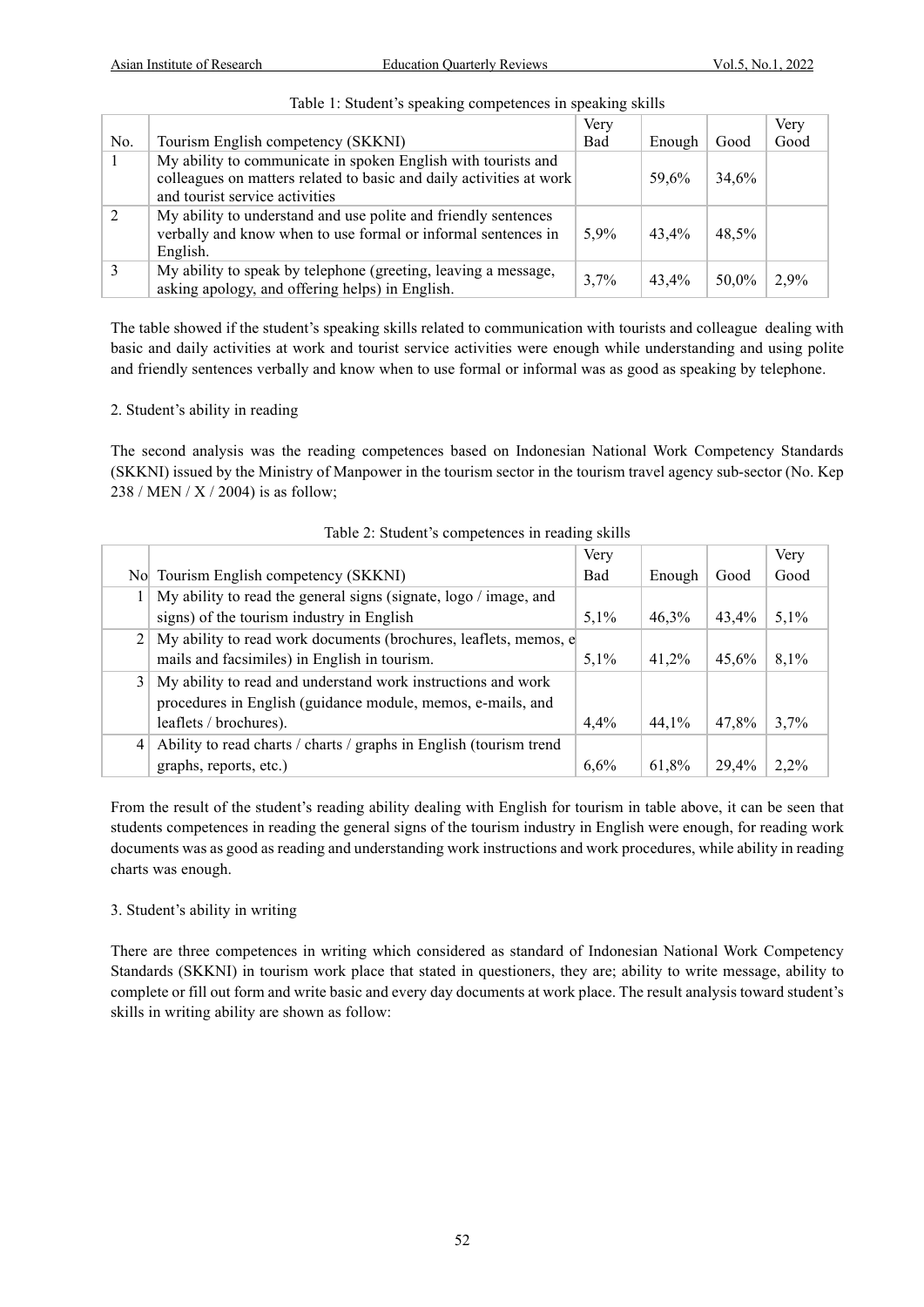|                                                                     | Very       |        |       | Very    |
|---------------------------------------------------------------------|------------|--------|-------|---------|
| No Tourism English competency (SKKNI)                               | <b>Bad</b> | Enough | Good  | Good    |
| My ability to write messages, instructions, identity in English who |            |        |       |         |
| receiving a telephone.                                              | $3.7\%$    | 46,3%  | 44.1% | 5.9%    |
| My ability to complete or fill out forms in English (registration   |            |        |       |         |
| form, travel schedule form, insurance claim form, passport form,    |            |        |       |         |
| visa form, report form, map form and graphics).                     | 2.9%       | 43.4%  | 47.1% | 6,6%    |
| My ability to write basic and everyday documents in English at w    |            |        |       |         |
| (leaflets, messages, correspondence, memos, e-mails, simple         |            |        |       |         |
| instructions / procedures, customer instructions etc.)              | $9.6\%$    | 52.9%  | 35.3% | $2.2\%$ |

# Table 3: Student's competences in writing skills

Based on the result of analysis on student's writing skill indicate that the student's competences in writing messages, instructions, identity in English when receiving a telephone was as enough as writing in basic and everyday documents in English at work. While the competences in completing or filling out forms were good.

# 4. Student's opinion about the role of English in tourism

The results of the questionnaire showed that students think about mastering English for tourism is very important 57.4% and important 21.3% and quite important 21.3%. Students believe mastering tourism English can improve my future career in the world of work very confident 77.2% and 14.7% confident. Students want to improve their tourism English skills on speaking skills of 94.9%, listening 46.3%, reading 32.4% and writing 36%.

Based on the result of analyzing data of the context analysis or tourism industry stakeholders that have been collected from the stake holders which involved the association of tourism destinations (PUTRI), guides (HPI), tours and travels (ASITA), hotels (PHRI) and also local governments also classified into three language skills based on Indonesian National Work Competency Standards (SKKNI) issued by the Ministry of Manpower in the tourism sector in the tourism travel agency sub-sector (No. Kep 238 / MEN /  $X$  / 2004 including; 1) speaking, 2) reading and 3) writing.

# 1. Stake holder's ability in speaking

The stake holder's competences in English speaking skills have been identified based on the result of the questioners analysis. Questioners cover three aspects of speaking abilities communicate in spoken English with tourists and colleagues, understanding and using polite and friendly sentences verbally both formal and informal, and speaking by telephone. The following table indicates the results of stake holder's competences in speaking skills related to English for tourism in workplace.

|                                                                     | Very       |        |       | Very  |
|---------------------------------------------------------------------|------------|--------|-------|-------|
| No Tourism English competency (SKKNI)                               | <b>Bad</b> | Enough | Good  | Good  |
| My ability to communicate in spoken English with tourists and       |            |        |       |       |
| colleagues on matters related to basic and daily activities at work |            |        |       |       |
| and tourist service activities                                      | 3,6%       | 26,6%  | 43.7% | 23,4% |
| My ability to understand and use polite and friendly sentences      |            |        |       |       |
| verbally and know when to use formal (formal) or informal (in       |            |        |       |       |
| formal) sentences in English.                                       | 3,8%       | 24,1%  | 41.1% | 31,0% |
| My ability to speak by telephone (greeting, leaving a message,      |            |        |       |       |
| asking apology, and offering helps) in English.                     | 3.8%       | 26.6%  | 38.0% | 31.6% |

#### Table 4: Stake holder's competences in writing skills

The table showed if the stake holder's speaking skills related to communication with tourist and colleague dealing with basic and daily activities at work and tourist service activities, understanding and using polite and friendly sentences verbally and know when to use formal or informal and speaking by telephone were good.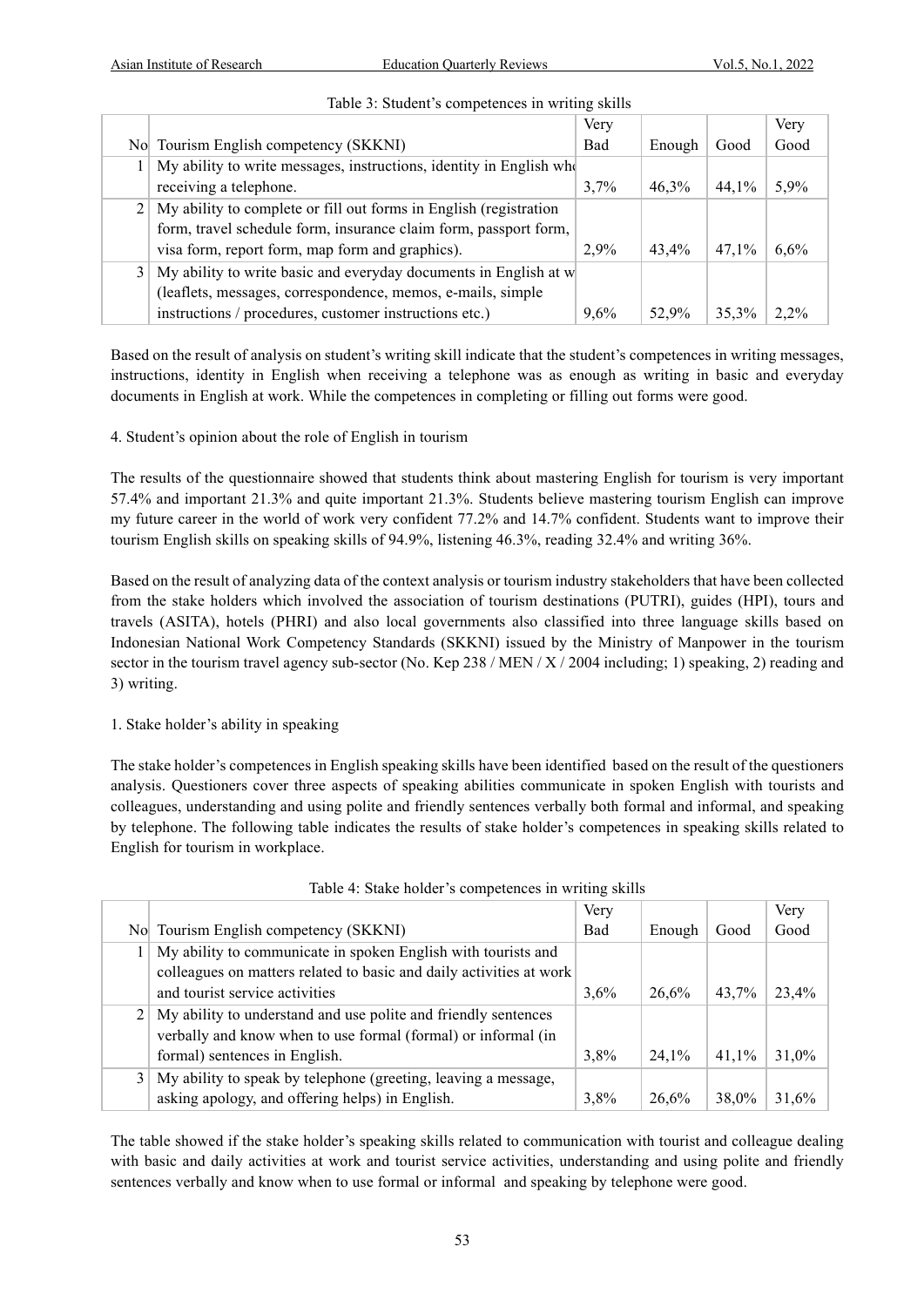# 2. Stake holder's ability in reading

The second analysis regarding to the reading competences of stake holders covered about reading the general signs of the tourism industry in English, reading work documents and reading and understanding work instructions and work procedures, while ability in reading charts was enough. The results of the analysis as follow;

|                |                                                                    | Very       |        |       | Very  |
|----------------|--------------------------------------------------------------------|------------|--------|-------|-------|
|                | No Tourism English competency (SKKNI)                              | <b>Bad</b> | Enough | Good  | Good  |
|                | My ability to read the general signs (signate, logo / image, and   |            |        |       |       |
|                | signs) of the tourism industry in English                          | 6,3%       | 29,1%  | 34.8% | 29,7% |
| 2 <sup>1</sup> | My ability to read work documents (brochures, leaflets, memos, e   |            |        |       |       |
|                | mails and facsimiles) in English in tourism.                       | 2,5%       | 30,4%  | 39,9% | 27.2% |
|                | My ability to read and understand work instructions and work       |            |        |       |       |
|                | procedures in English (guidance module, memos, e-mails, and        |            |        |       |       |
|                | leaflets / brochures).                                             | 3,8%       | 27.2%  | 43.7% | 25,3% |
| $\vert$        | Ability to read charts / charts / graphs in English (tourism trend |            |        |       |       |
|                | graphs, reports, etc.)                                             | 6,3%       | 39.9%  | 38.0% | 15.8% |

|  |  | Table 5: Stake holder's competences in reading skills |  |  |
|--|--|-------------------------------------------------------|--|--|
|  |  |                                                       |  |  |

From the result of the stake holder's reading ability in English for tourism in table above, it can be seen that students competences in reading the general signs of the tourism industry in English were good, for reading work documents was also as good as read and understand work instructions and work procedures, while ability in reading charts was also good.

# 3. Stake holder's ability in writing

There are three competences in writing which are considered as standard of Indonesian National Work Competency Standards (SKKNI) in tourism work place that stated in questioners, they are; ability to write message, ability to complete or fill out form and write basic and every day documents at work place. The result analysis toward stake holder's skills in writing ability are shown as follow:

|   |                                                                     | Very       |        |       | Very  |
|---|---------------------------------------------------------------------|------------|--------|-------|-------|
|   | No Tourism English competency (SKKNI)                               | <b>Bad</b> | Enough | Good  | Good  |
|   | My ability to write messages, instructions, identity in English who |            |        |       |       |
|   | receiving a telephone.                                              | $5.1\%$    | 27,8%  | 38.6% | 28,5% |
|   | My ability to complete or fill out forms in English (registration   |            |        |       |       |
|   | form, travel schedule form, insurance claim form, passport form,    |            |        |       |       |
|   | visa form, report form, map form and graphics).                     | $4.4\%$    | 25.3%  | 46.2% | 24,1% |
| 3 | My ability to write basic and everyday documents in English at w    |            |        |       |       |
|   | (leaflets, messages, correspondence, memos, e-mails, simple         |            |        |       |       |
|   | instructions / procedures, customer instructions etc.)              | $7,0\%$    | 27.2%  | 41.8% | 24.1% |

# Table 5: Stake holder's competences in reading skills

Based on the result of analysis on stake holder's writing skill indicated that the stake holder's competences in writing messages, instructions, identity in English when receiving a telephone were as good as writing in basic and everyday documents in English at work. While the competences in completing or filling out forms were good.

4. Stake holder's opinion about the role of English in tourism

The results of the questionnaire indicate that stake holder think that mastering English for tourism is very important and can improve my future career in the world of their work. Stake holders also want to improve their tourism English skills on speaking, listening, reading and writing.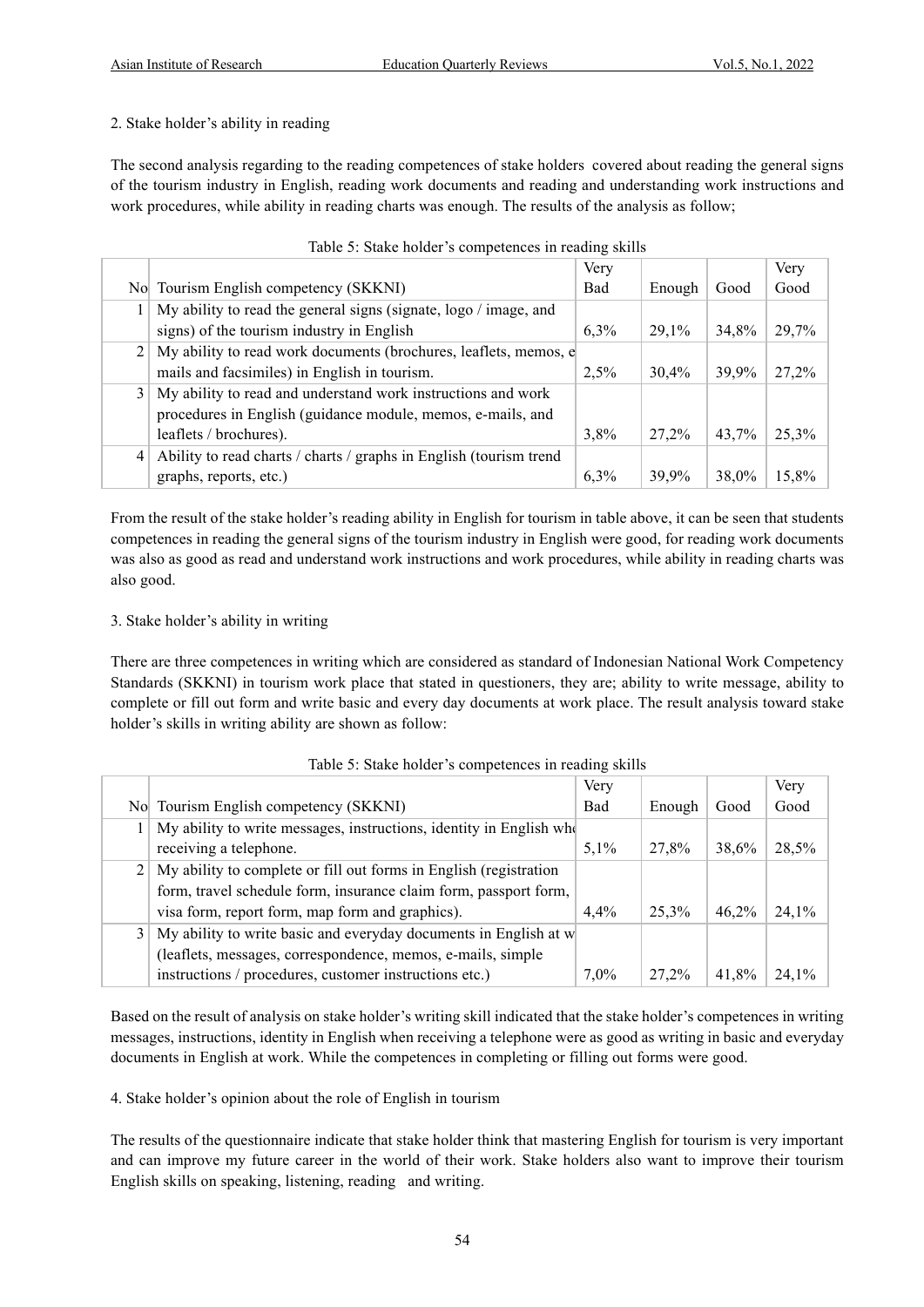Regarding to the result of the analysis of learners and context indicated that student's competences in English for tourism mostly were enough while stake holder's competences were good, therefore it can be a consideration in developing electronic module of English for tourism. The result of the analysis of learners and context could be as recommendation in structuring e-module of English for tourism especially about the difficulty of the lessons and topics in the e-module. As results the developing of e-module will be more communicative and meets with student's and stake holder's needs.

Developing e-module of English communication skills for tourism are suggested to include; general language skills namely speaking, listening, reading and writing (Man & Leong, 2011), (Prachanant, 2012), (Chaudhary & Kaur, 2016) and special English skills in the tourism workplace such as; writing and sending e-mails and faxes, making tickets online, surfing the internet, making online hotel reservations and offering destination guides (Zahedpisheh et al., 2017), complex written documents such as letters or budgets, telephone conversations, making presentations to audiences, attending exhibitions and conferences and understanding all types of written information about tourist destinations (Zahedpisheh et al., 2017). Tourism industry workers must be able to communicate English in several tourism services with English topics such as; greetings, facial expressions and body movements (non-verbal communication), cross-cultural understanding, types of accommodation, hotel facilities, staffing and internal organization, reservation and check-in, hotel and restaurant services, phone calls, complaints and solutions, describing tourism skills objects, tour guides and presentations (Puspitasari, 2018).

Basic English skills in tourism, especially hospitality, they are; how to greet guests, provide necessary information, respond to questions and requests, use prompts, body language, resolve customer difficulties, and respond to complaints well (Blue & Harun, 2003). Khalida (2020) adds that the need for tourism English language skills needed as human resources in the tourism sector in hotels, among others; greeting, giving directions, meetings, presentations, handling complaints, offering laundry services (offering laundry services), tourism places, travel plans and schedules (tourism plans and schedules), room facilities, and hotel services and facilities (Khalida, 2019).

English for tourism and hospitality has been categorized in English for special purposes (ESP) and is very important and essential in all professional fields especially in the tourism and hospitality industry due to its specific nature and concept (Zahedpisheh et al., 2017). English communication is an essential element of the hospitality industry. Excellent speaking skills and written communication skills are highly rated as important skills for hospitality practitioners in various places (Bobanovic, 2011). The study of English for tourism shows that students and employees in the tourism and hospitality sector experience English communication skills problems in their workplace. The English problems faced by tourism sector workers in general are; oral communication (speaking) (Gani & Damayanti, 2018), listening (reading), writing (writing) and reading (Al-khatib, 2005), inability to understand foreign accents or accents, words (words) and inappropriate expressions , inadequate vocabularies, and a lack of grammar knowledge (Prachanant, 2012). Problems related to English for tourism are the quality of lecturers, English subjects in the tourism curriculum, teaching materials, student opportunities to communicate in English and the assessment process (Khoung et al., 2017).

English proficiency according to the Indonesian National Work Competency Standards (SKKNI) issued by the Ministry of Manpower in the tourism sector in the tourism travel agency sub-sector (Kep. 238 / MEN /  $X$  / 2004) is divided into three categories, namely basic, intermediate and high. Basic operational level English competency units, namely;

1) The skills and attitudes required by travel and tourism industry employees dealing with English-speaking customers and colleagues in order to be able to communicate orally at a basic operational level. This includes basic and daily conversations, such as welcoming guests, giving goodbye and serving guests both face-to-face and by telephone, while for intermediate it includes speaking and listening skills about routine and non-routine matters, serving customers, negotiating and maintaining customer relationships with respect to the appropriate level of responsibility of the employee concerned. The high level includes effective and fluent oral communication and is able to negotiate and provide complete information, but is not intended to reflect the skills of a professional translator.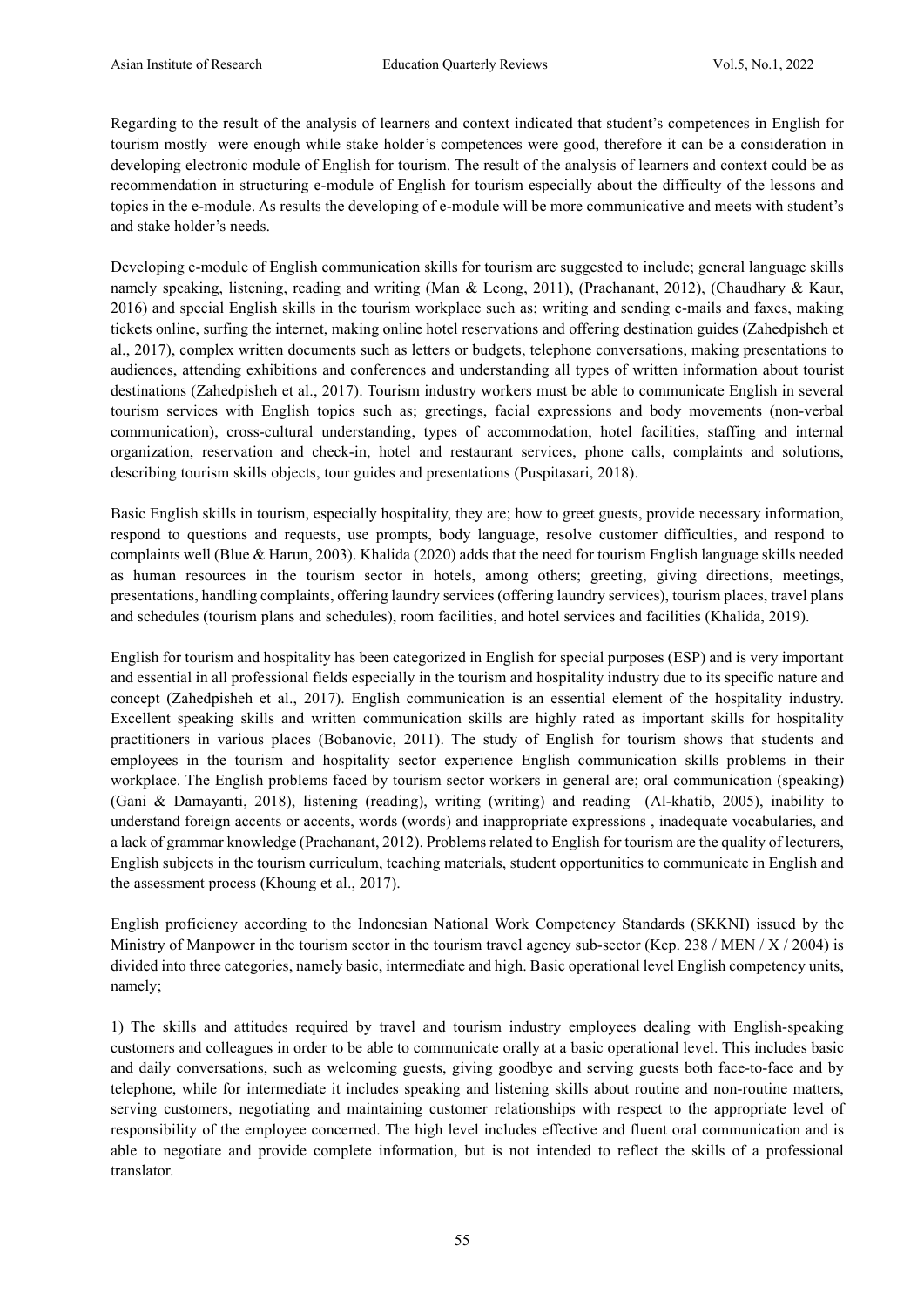2) The skills and attitudes required by travel and tourism industry employees dealing with English-speaking customers and colleagues to read in English at an operational level. This includes basic daily activities such as reading basic reports, e-mails, facsimiles, letters, diagrams and brochures and recognizing common signs. Meanwhile, the middle level includes routine and non-routine activities such as reading reports, e-mails, facsimiles, letters, diagrams and brochures. The high level includes the ability to read a number of complex working documents and, if required, provide informal translations and summaries at a high level of complexity and fluency. However this is not intended to reflect the skills of a professional translator.

3) The skills and attitudes required by tourism and travel industry employees dealing with English-speaking customers and colleagues to write in English at the basic operational level in the workplace. This includes basic everyday activities such as writing basic reports. E-mail, facsimile, letters and diagramming. Meanwhile, at the middle level, it includes routine and non-routine activities such as writing reports, e-mails, facsimiles, letters and diagrams suitable for intermediate level of supervision and operations. The high level includes the ability to write a number of complex work documents and, if needed, provide informal and summary translations but are not intended to reflect the skills of a professional translator.

The tourism English competency unit in accordance with the SKKNI above can be applied to the entire tourism sector and includes oral communication skills, reading and writing in English at the basic operational level. Examples of oral competency topics for tourism English competence include; welcome, say thank you and say goodbye to customers and colleagues, answer requests, provide factual information, communicate via telephone and face to face. Other examples of transacting using simple tourism English or providing assistance include; buy souvenirs, pay restaurant or hotel bills, pay for travel services, provide directions, schedules and other arrangements, choose a meal menu, help check entry and exit procedures, and provide time-related advice.

Tourism destination where the English language for tourism includes; facilities, local attractions, areas of interest, shopping locations, tour registration locations, pick-up and drop-off for tours, bus terminals, taxis, and transportation services. Other information on the location of tourist destinations includes; opening and closing hours, tour procedures, exchange of money and exchange rates, prices and fees, room and floor numbers, safety regulations, travel guides, dictionaries, brochures, menus and maps.

#### **4. Conclusion**

The quality of e-module tourism based on learners and context is one of a component of successful learning instruction. It could be designed by considering leaner's needs and context or stakeholder's needs (tourism industry and government). Tour and travel companies, hotels and restaurants really need human resources who able to communicate English for tourism very well both in spoken and written. The problems of English for tourism based on SKKNI (Indonesian national standard working competencies) commonly in speaking skills, listening skills, reading skills and writing skills. While specific problems of English competences which identified by researchers are writing and sending email and faxes, making on-line ticketing, browsing the internet, making online hotel booking and offering destination guides, elaborate written documents such as letters or budgets, telephone conversations, make presentations to audiences, attend fairs and conferences and understand all types of written information on tourist destinations.

#### **Acknowledgement**

Research and development (R&D) electronic modules (e-modules) learning English based on learners and contextbased tourism aims to help solve problems of mastery and improvement of English, especially for tourism for students of the Lampung State Polytechnic Tourism Study Program (Polinela) and tourism sector stakeholders in general. This research and development requires seriousness, innovation and creativity in packaging English language materials for tourism. Realizing quality research results that have benefits and contributions in the tourism sector certainly requires assistance and support from various parties. Thanks to the Promoter Prof. Dr. Basuki Wibawa, M.Pd. and Co promoter Prof. Dr. Syarif Sumantri, M.Pd. who have guided and provided input, suggestions,